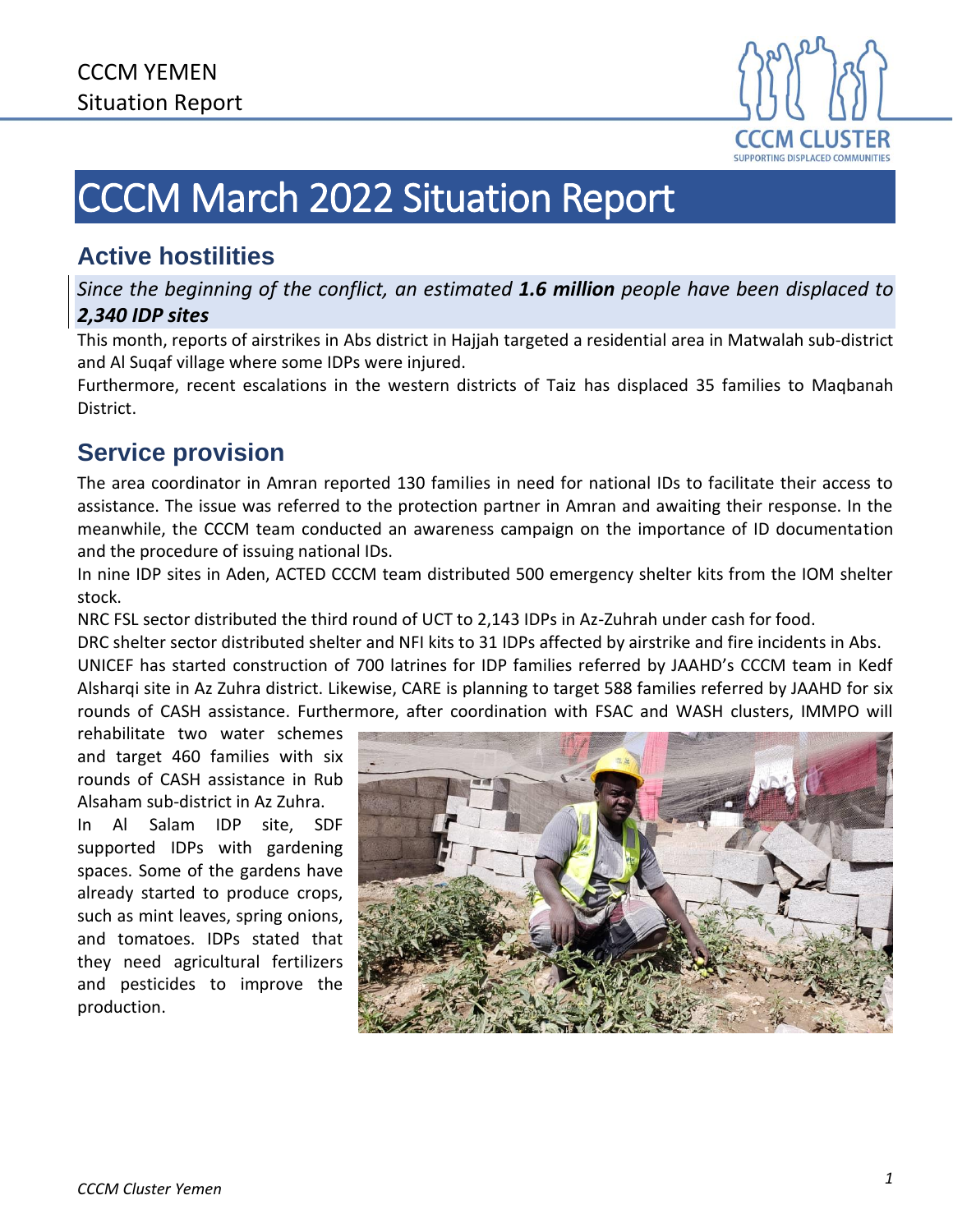#### **Fire**

17 fire incidents in 13 IDP sites were reported during the reporting month. 9 of these fires were in Marib alone. In fact, 21 of the 32 fire reports during the first quarter of 2022 came from Marib. Although in 2021, a spike in fires was notable during the summer season with 34 incidents reported in Q3, this year started with unprecedented number of fires closer to that witnessed in the summer season.

Cooking and electricity account for most fire incidents in sites. In at least 10% of reported incidents, wind was a catalyst for the spread of fire to neighboring shelters.

*The reported severe to fatal injuries caused by fire in IDP sites has reached 74 people.*

This month in Marib, CCCM partners started mapping fire risks and identifying potential mitigation activities.

In Aden and Al Dhale', ACTED completed fire Safety awareness raising and distribution of fire extinguishers and blankets in the sites they support.

In Taiz, upon CCCM area coordinator and SNCC request to SCMCHA in Taiz, a fuel black market was relocated away from Same'a Stadium IDP site as the market was posing a serious fire threat to the site.





#### **Land**

*There are currently 4,000 families living in 38 sites where there are active eviction threats.*

In Abs and Az Zuhrah districts of Hajjah and Al Hodeidah, four new eviction threats were reported this month.

In Al Dhale', suitable land has not yet been identified to relocated IDPs facing eviction threats. Similarly in Aden, discussions are ongoing to relocate some 2,300 families in 17 IDP sites. Land agreements in Dar Sa'ad district of Aden remain a challenge, with no durable solutions in sight. Therefore, CCCM still advocates for more suitable areas for the relocation of IDPs in Aden and Al Dhale'e. Alternative land should have appropriate conditions that are accepted by the IDPs and permissive of humanitarian delivery. In both Al-Dhale'e and Aden governorates, 216 new displaced families arrived in existing sites since the beginning of the year.